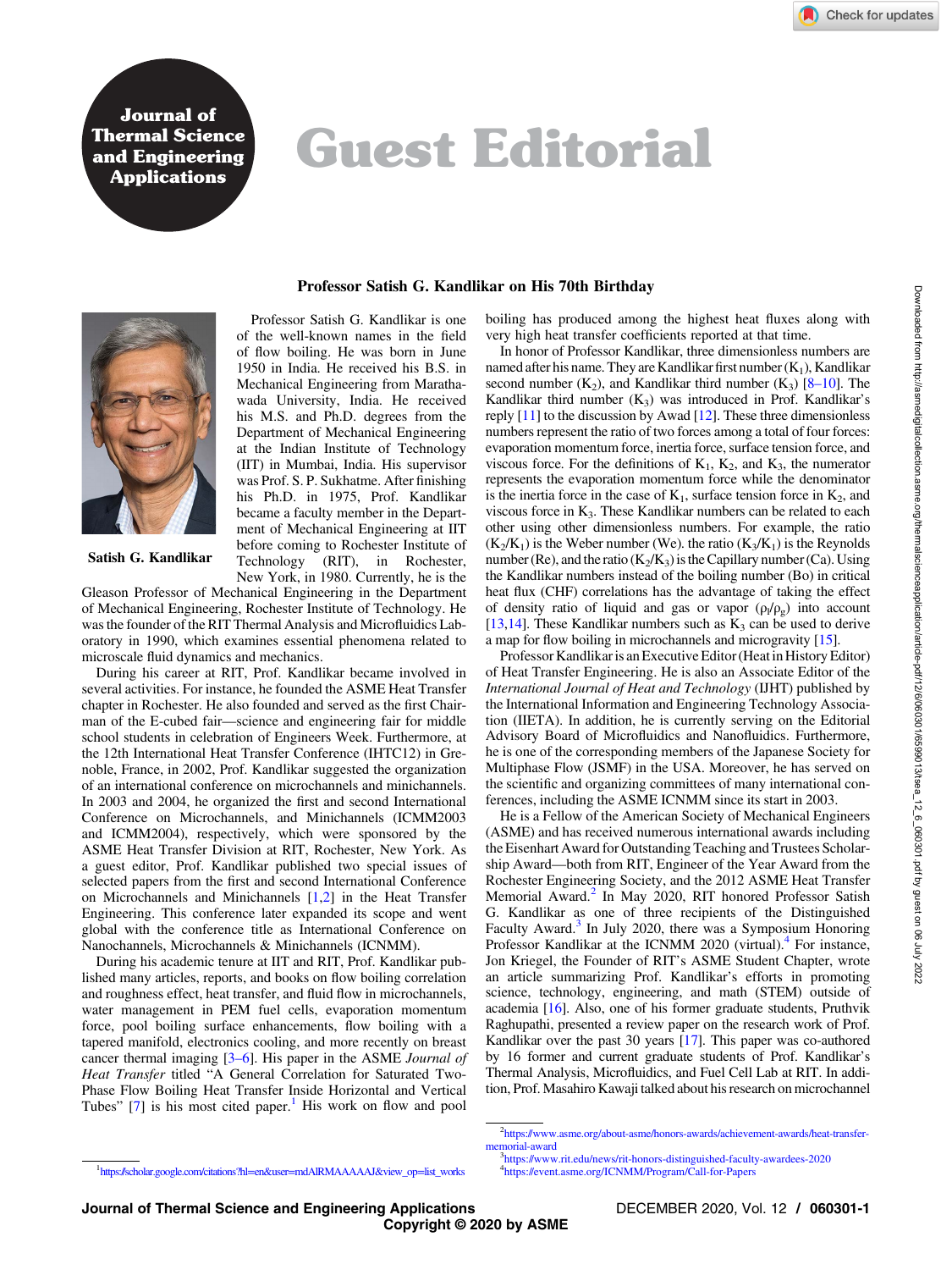<span id="page-1-0"></span>flow and a summary of 20 years of interactions with Prof. Kandlikar [18]. At ICNMM 2020, Prof. Kandlikar<sup>5</sup> gave a plenary lecture entitled "Can Infrared Imaging Improve Breast Cancer Detection?— An RIT-RGH initiative using a novel, computer-driven, patientspecific approach."

On the occasion of Prof. Kandlikar's 70th birthday, on behalf of his colleagues, friends, and students all over the world, we wish him a continuous active life in happiness, good health, and a very happy birthday!

## References

- [1] Kandlikar, S. G., 2004, "Selected Papers From the First International Conference on Microchannels and Minichannels," [Heat Transfer Eng.](http://dx.doi.org/10.1080/01457630490279968), 25(3), pp. 1–2.
- [2] Kandlikar, S. G., 2005, "Editorial, Selected Papers From the Second International Conference on Microchannels and Minichannels," [Heat Transfer Eng.](http://dx.doi.org/10.1080/01457630590907121), 26(3), pp. 1–2.
- [3] Kandlikar, S. G., Shoji, M., and Dhir, V. K., 1999, Handbook of Phase Change: Boiling and Condensation, Taylor & Francis, PA.
- [4] Kandlikar, S. G., Garimella, S., Li, D., Colin, S., and King, M. R., 2006, Heat Transfer and Fluid Flow in Minichannels and Microchannels, 1st ed., Elsevier, New York.
- [5] Jensen, M. K., Peles, Y., Borca-Tasciuc, T., and Kandlikar, S. G., 2006, "Multiphase Flow, Evaporation and Condensation," Micro Process Engineering: Fundamentals, Devices, Fabrication, and Applications, N. Kockmann, ed., WILEY-VCH Verlag GmbH & Co. KGaA, Weinheim, Germany, Chapter 4.
- [6] Hayner, C. N., Steinke, M. E., and Kandlikar, S. G., 2014, Contemporary Perspectives on Liquid Cold Plate Design: Design and Manufacturing Liquid Cooled Heat Sinks for Electronics Cooling, Begell House, Danbury, CT.
- [7] Kandlikar, S. G., 1990, "A General Correlation for Saturated Two-Phase Flow Boiling Heat Transfer Inside Horizontal and Vertical Tubes," [ASME](http://dx.doi.org/10.1115/1.2910348) [J. Heat Transfer](http://dx.doi.org/10.1115/1.2910348), 112(1), pp. 219–228. [https://asmedigitalcollection.asme.org/](https://asmedigitalcollection.asme.org/heattransfer/article-abstract/112/1/219/454100/A-General-Correlation-for-Saturated-Two-Phase-Flow?redirectedFrom=fulltext) [heattransfer/article-abstract/112/1/219/454100/A-General-Correlation-for-Satura](https://asmedigitalcollection.asme.org/heattransfer/article-abstract/112/1/219/454100/A-General-Correlation-for-Saturated-Two-Phase-Flow?redirectedFrom=fulltext) [ted-Two-Phase-Flow?redirectedFrom](https://asmedigitalcollection.asme.org/heattransfer/article-abstract/112/1/219/454100/A-General-Correlation-for-Saturated-Two-Phase-Flow?redirectedFrom=fulltext)=fulltext
- [8] Awad, M. M., 2012, "Two-Phase Flow," An Overview of Heat Transfer Phenomena, S. N. Kazi, ed., InTech, Rijeka, Croatia, pp. 251–340, Chapter 11. Available at: [http://www.intechopen.com/articles/show/title/two-phase-](http://www.intechopen.com/articles/show/title/two-phase-flow)flow
- [9] Kandlikar, S. G., 2001, "A Theoretical Model to Predict Pool Boiling CHF Incorporating Effects of Contact Angle and Orientation," [ASME J. Heat](http://dx.doi.org/10.1115/1.1409265) [Transfer,](http://dx.doi.org/10.1115/1.1409265) 123(12), pp. 1071-1079.
- [10] Kandlikar, S. G., 2004, "Heat Transfer Mechanisms During Flow Boiling in Microchannels," [ASME J. Heat Transfer,](http://dx.doi.org/10.1115/1.1643090) 126(2), pp. 8–16.
- [11] Kandlikar, S. G., 2012, "Closure to Discussion of `Heat Transfer Mechanisms During Flow Boiling in Microchannels (2012, ASME J. Heat Transfer, 134, p. 015501)," [ASME J. Heat Transfer](10.1115/1.4004771), 134(1), p. 015502.
- [12] Awad, M. M., 2012, "Discussion: Heat Transfer Mechanisms During Flow Boiling in Microchannels (Kandlikar, S. G., 2004, ASME Journal of Heat Transfer, 126 (2), p. 8–16)," [ASME J. Heat Transfer,](10.1115/1.4004769) 134(1), p. 015501. .
- [13] Awad, M. M., 2013, "Comments on "Boiling Heat Transfer in Rectangular Microchannels with Reentrant Cavities"," Int. J. Heat Mass Transfer, 62(23– 24), pp. 541–542.
- [14] Awad, M. M., 2013, "Comments on "Experimental Study of Flow Boiling of FC-72 in Parallel Minichannels Under Sub-Atmospheric Pressure"," [Appl.](http://dx.doi.org/10.1016/j.applthermaleng.2013.03.023) [Therm. Eng.,](http://dx.doi.org/10.1016/j.applthermaleng.2013.03.023) 56(1–2), pp. 110–111. [15] Awad, M. M., 2015, "Kandlikar Third Number (K3) Map for Flow Boiling in
- Microchannels and Microgravity," [Therm. Sci.](http://dx.doi.org/10.2298/TSCI150320043A), 19(3), pp. 1131–1134.
- [16] Kriegel, J., 2020, "Recognizing the Community Service and ASME Contributions of Dr. Satish Kandlikar" Paper No. ICNMM2020-1015," Symposium Honoring Satish Kandlikar, The ASME 2020 18th International Conference on Nanochannels, Microchannels, and Minichannels (ICNMM2020), FL, July 13–15.
- [17] Raghupathi, P., Owens, A., Steinke, M., Lin, T. Y., Kalani, A., Moreira, D., Gonzalez-Hernandez, J.-L., Lu, Z., Banerjee, R., Daino, M., Jaikumar, A., Chauhan, A., Rishi, A., Perez-Raya, I., Emery, T., and Aguilar, F. G., 2020, "Insight to Innovation: An Overview of Research Journey of Dr. Satish Kandlikar," The ASME 2020 18th International Conference on Nanochannels, Microchannels, and Minichannels (ICNMM2020), Paper No. ICNMM2020-1071, Symposium Honoring Satish Kandlikar, FL, July 13–15.
- [18] Kawaji, M., 2020, "My Microchannel Flow Research and 20 Years of Interactions with Prof. Satish Kandlikar," The ASME 2020 18th International Conference on Nanochannels, Microchannels, and Minichannels (ICNMM2020), Paper No. ICNMM2020-1073, Symposium Honoring Satish Kandlikar, July 13–15, FL (Online).

Mohamed M. Awad<sup>o</sup> Department of Mechanical Power Engineering Faculty of Engineering, Mansoura 35516, Egypt e-mail: [awad@mun.ca](mailto:)

5 <https://event.asme.org/ICNMM/Speakers> <sup>6</sup>Corresponding author.

Daniel Attinger Department of Mechanical Engineering, Iowa State University, Ames, IA 50011 e-mail: [attinger@iastate.edu](mailto:)

Adrian Bejan Department of Mechanical Engineering and Materials Science, Duke University, Durham, NC 27708 e-mail: [abejan@duke.edu](mailto:)

## Ali Beskok

Lyle School of Engineering, Southern Methodist University, Dallas, TX 75205 e-mail: [abeskok@lyle.smu.edu](mailto:)

Gian Piero Celata ENEA, Via Anguillarese, 301, S. M. di Galeria, 00123 Rome, Italy e-mail: [celata@enea.it](mailto:)

Stéphane Colin

Institut Clément Ader (ICA), Université de Toulouse, CNRS, INSA, ISAE-SUPAERO, Mines-Albi, UPS, Toulouse, CEDEX 9, France e-mail: [stephane.colin@insa-toulouse.fr](mailto:)

Vijay K. Dhir

Henry Samueli School of Engineering and Applied Science, Department of Mechanical and Aerospace Engineering, University of California, Los Angeles, Los Angeles, CA 90095 e-mail: [vdhir@seas.ucla.edu](mailto:)

## Paolo Di Marco

Department of Energy, Systems, Territory and Constructions Engineering (DESTEC), University of Pisa, Largo L Lazzarino, 56126 Pisa, Italy e-mail: [p.dimarco@ing.unipi.it](mailto:)

Srinath V. Ekkad

Department of Mechanical and Aerospace Engineering, North Carolina State University, Raleigh, NC 27695 e-mail: [sekkad@ncsu.edu](mailto:)

Srinivas Garimella Sustainable Thermal Systems Laboratory, George W. Woodruff School of Mechanical Engineering, Georgia Institute of Technology, Love Building, Room 340, Ferst Drive, Atlanta, GA 30332 e-mail: [sgarimella@gatech.edu](mailto:)

> Masahiro Kawaji City College of New York, New York, NY 10031 e-mail: [mkawaji@ccny.cuny.edu](mailto:)

Michael R. King Department of Biomedical Engineering, Vanderbilt University, Nashville, TN 37235 e-mail: [mike.king@vanderbilt.edu](mailto:)